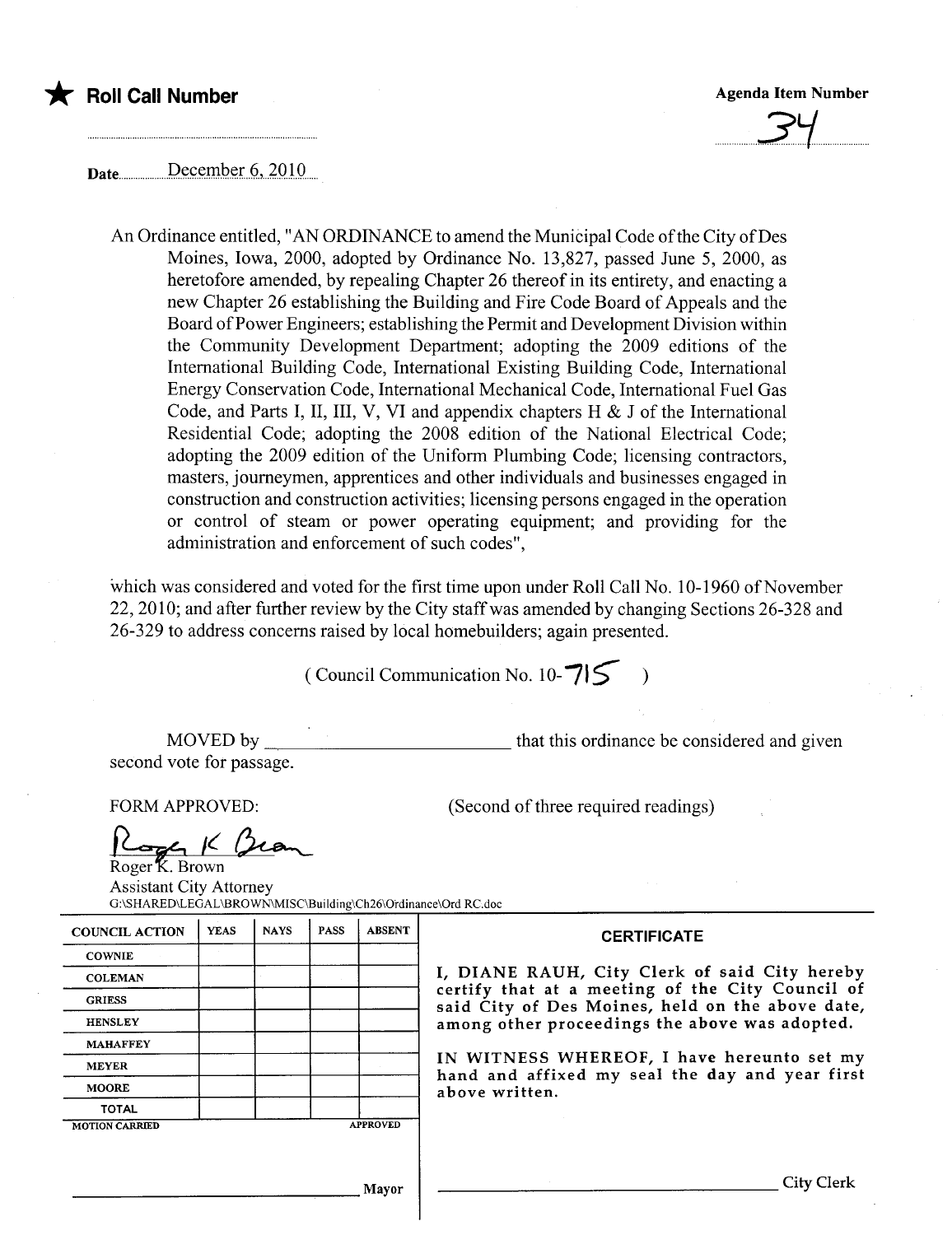3L/

# Memo

| To:   | Mayor and City Council                                                                                                                                                    |  |  |
|-------|---------------------------------------------------------------------------------------------------------------------------------------------------------------------------|--|--|
| From: | Phillip Delafield, Community Development Director                                                                                                                         |  |  |
| CC:   | Rick Clark, City Manager; John TeKippe, Fire Chief; Cody Christensen, Deputy Building<br>Official; Creighton Cox, Homebuilders Association; Steve Niebuhr, Hubbell Realty |  |  |
| Date: | 12/03/2010                                                                                                                                                                |  |  |
| Re:   | Residential Sprinkler Provisions in the 2009 IRC                                                                                                                          |  |  |
|       |                                                                                                                                                                           |  |  |

During the first reading of the item amending Chapter 26 of the Municipal Code, City Council directed staff to address the issues of sprinkler systems in townhomes by:

- a) Preserve the 2006 International Residential Code (IRC) provisions applicable to townhouse sprinkler protection, and adopt the 8000 SF singe family area threshold for protection of single dwelling units.
- b) Work with the Des Moines Homebuilders Association, Hubbell Realty, and other interested parties to create provisions that are acceptable to both parties, and might be used as a metro modeL.

The proposed revisions to sections 26-328 and 26-329 found in the December 6 documents will create standards that wil:

- a) Require sprinklers in any dwellng unit containing more than 8000 square feet of gross area.
- b) Allow town homes to be constructed without sprinklers if separated by a common two-hour wall. This is essentially the current provisions of the 2006 IRC. (Our current standard)
- c) Enable townhouses voluntarily constructed with sprinklers to benefit from the reductions allowed in the proposed 2009 edition.

Staff has held fruitful discussions with the Homebuilders and Hubbell, and progress is being made on a compromise position that potentially may result in agreement by both parties. This will result in further modifications to these provisions. If passed, that draft model would be presented to the metro as a proposed metro model that could be supported by the Homebuilders, Hubbell and others. Our goal is to refine the above provisions in time final consideration under third reading.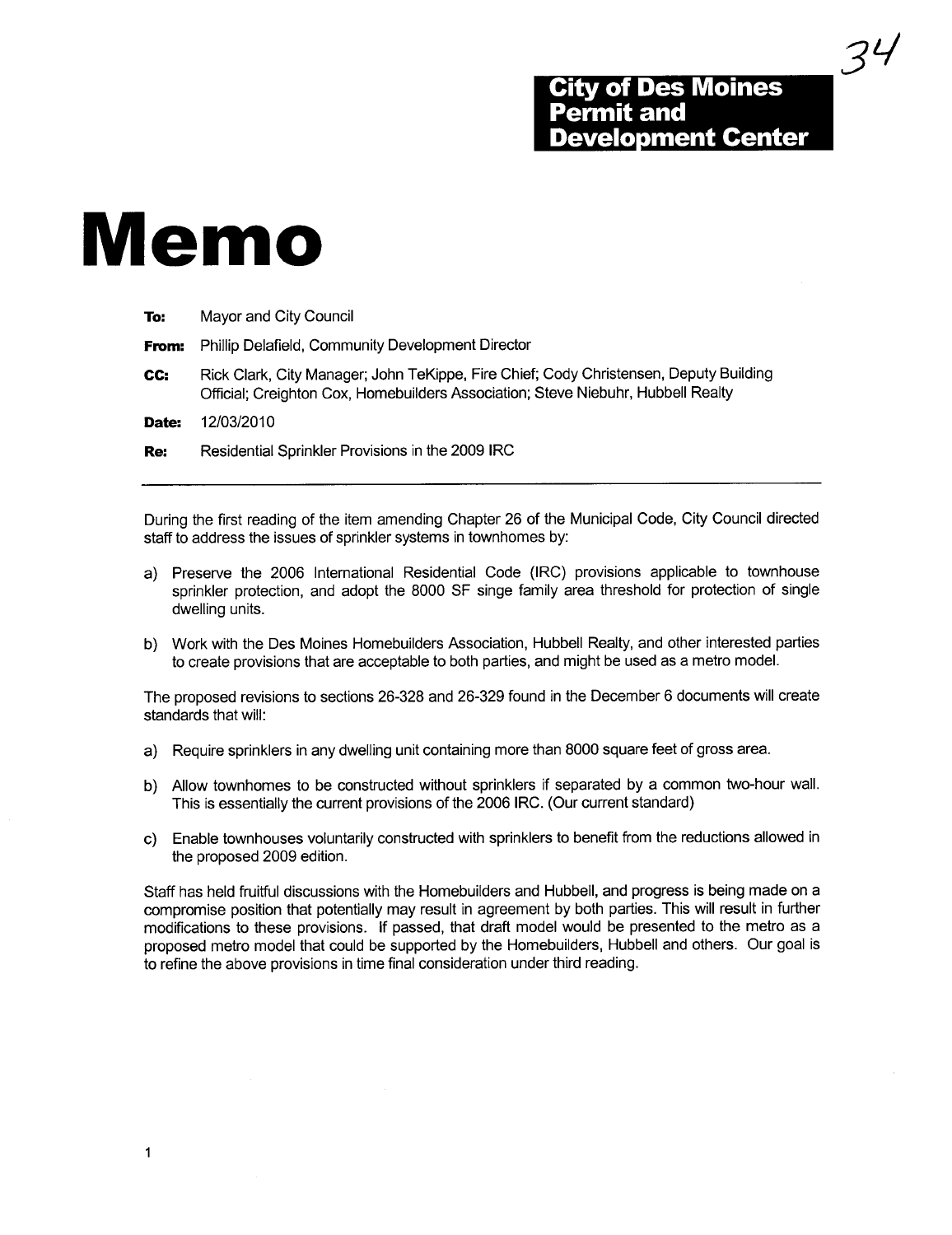ORDINANCE NO.

AN ORDINANCE to amend the Municipal Code of the City of Des Moines, Iowa, 2000, adopted by Ordinance No. 13,827, passed June 5, 2000, as heretofore amended, by repealing Chapter 26 thereof in its entirety, and enacting a new Chapter 26 establishing the Building and Fire Code Board of Appeals and the Board of Power Engineers; establishing the Permit and Development Division within the Community Development Deparment; adopting the 2009 editions of the International Building Code, International Existing Building Code, International Energy Conservation Code, International Mechanical Code, International Fuel Gas Code, and Parts I, II, III, V, VI and appendix chapters H  $\&$  J of the International Residential Code; adopting the 2008 edition of the National Electrical Code; adopting the 2009 edition of the Uniform Plumbing Code; licensing contractors, masters, joureymen, apprentices and other individuals and businesses engaged in construction and construction activities; licensing persons engaged in the operation or control of steam or power operating equipment; and providing for the administration and enforcement of such codes.

BE IT ORDAINED by the City Council of the City of Des Moines, Iowa:

See 1. That the Municipal Code of the City of Des Moines, Iowa, 2000, adopted by Ordinance No. 13,827, passed June 5, 2000, as hereto fore amended, be and is hereby amended by repealing Chapter 26 thereof in its entirety, and enacting a new Chapter 26 establishing the Building and Fire Code Board of Appeals and the Board of Power Engineers; establishing the Permit and Development Division within the Community Development Department; adopting the 2009 editions of the International Building Code, International Existing Building Code, International Energy Conservation Code, International Mechanical Code, International Fuel Gas Code, and Parts I, II, III, V, VI and appendix chapters H  $\&$  J of the International Residential Code; adopting the 2008 edition of the National Electrical Code; adopting the 2009 edition of the Uniform Plumbing Code; licensing contractors, masters, joureymen, apprentices and other individuals and businesses engaged in construction and construction activities; licensing persons engaged in the operation or control of steam or power operating equipment; and providing for the administration and enforcement of such codes, as follows: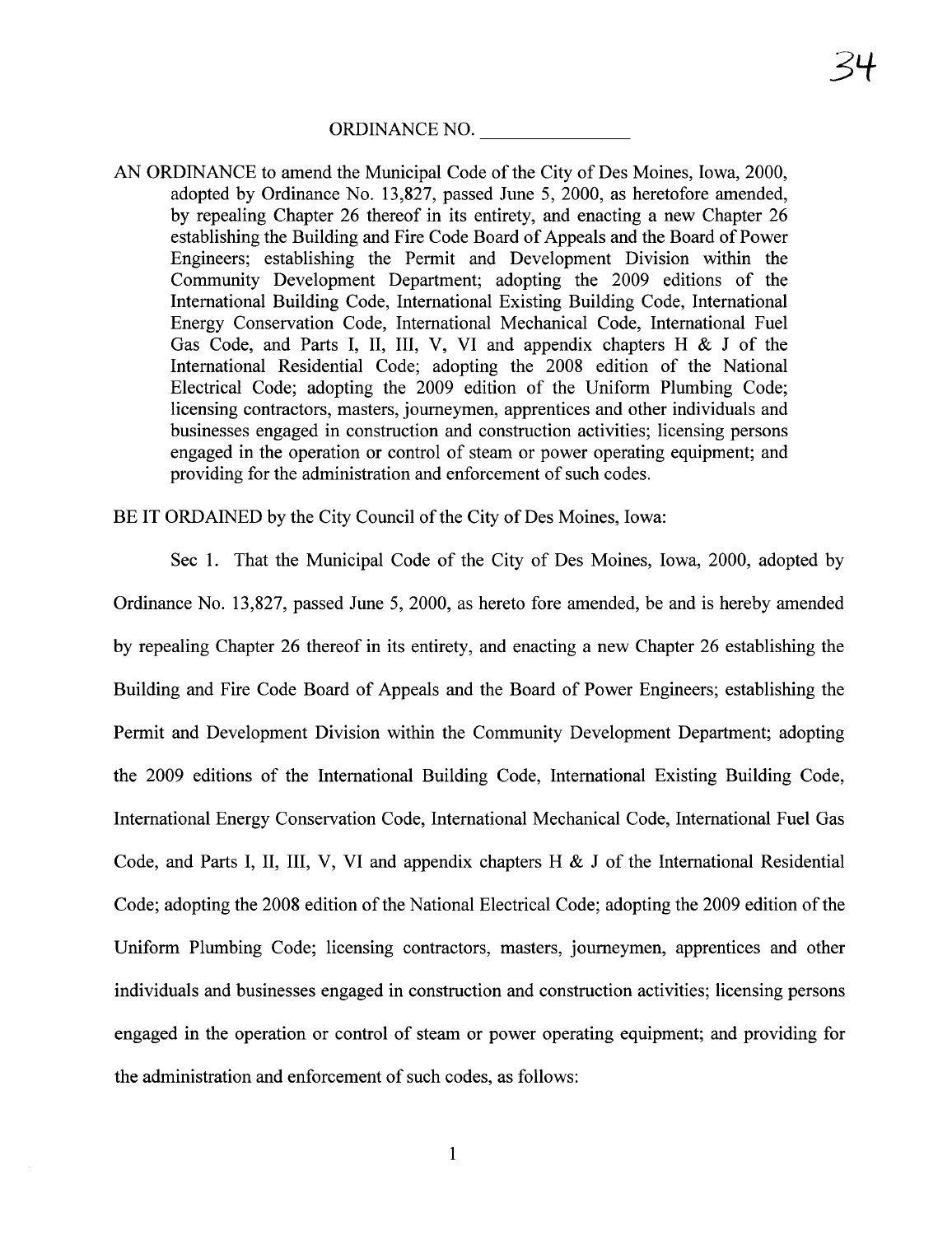#### CHAPTER 26. BUILDINGS AND BUILDING REGULATIONS

#### Article I. In General

#### Sec. 26-1. Title.

This chapter shall consist of the building code, electrical code, mechanical code and fuel gas code, plumbing code, and steam power equipment code, all of which shall be referred to collectively as the "building codes" or "this chapter." A person who performs or is in the business of performing the work or activities regulated by this chapter may be referred to as a "contractor. "

#### Sec. 26-2. Purpose.

The purpose of this chapter is to provide for the protection of the public health and safety by: creation of a permit and development division, a building and fire code board of appeals and a board of power engineering examiners; adoption of building codes; enforcement of penalties for the violation of the building codes; and repealing conflicting ordinances.

#### Sec. 26-3. Interpretation.

Article I consists of general provisions applicable to all articles. Articles III through VII contain specific provisions pertaining to particular trades and activities. In the event of a conflict with article I, the specific provisions of articles III through VII shall control.

#### Sees. 26-4--26-99. Reserved

#### Division 1. Permit And Development Division

#### Sec. 26- 100. Permit and development division established; officials appointed.

There is established in the city within the community development department the permit and development division which shall be under the direction and supervision of the permit and development administrator. The permit and development administrator and the building official shall be appointed by and be responsible to the director of the community development deparment. In the event the permit and development administrator does not also serve as the building official, the building official shall be responsible to the permit and development administrator.

#### Sec. 26-101. Powers and duties of building official.

- (a) Generally. Any reference in this article to the building official shall include the building official's designees and inspection staff. The general powers and duties of the building official shall be as follows:
	- (1) Enforce all the provisions of this chapter.<br>  $(2)$  Be accountable for the issuance of permit
	- Be accountable for the issuance of permits and inspections of work.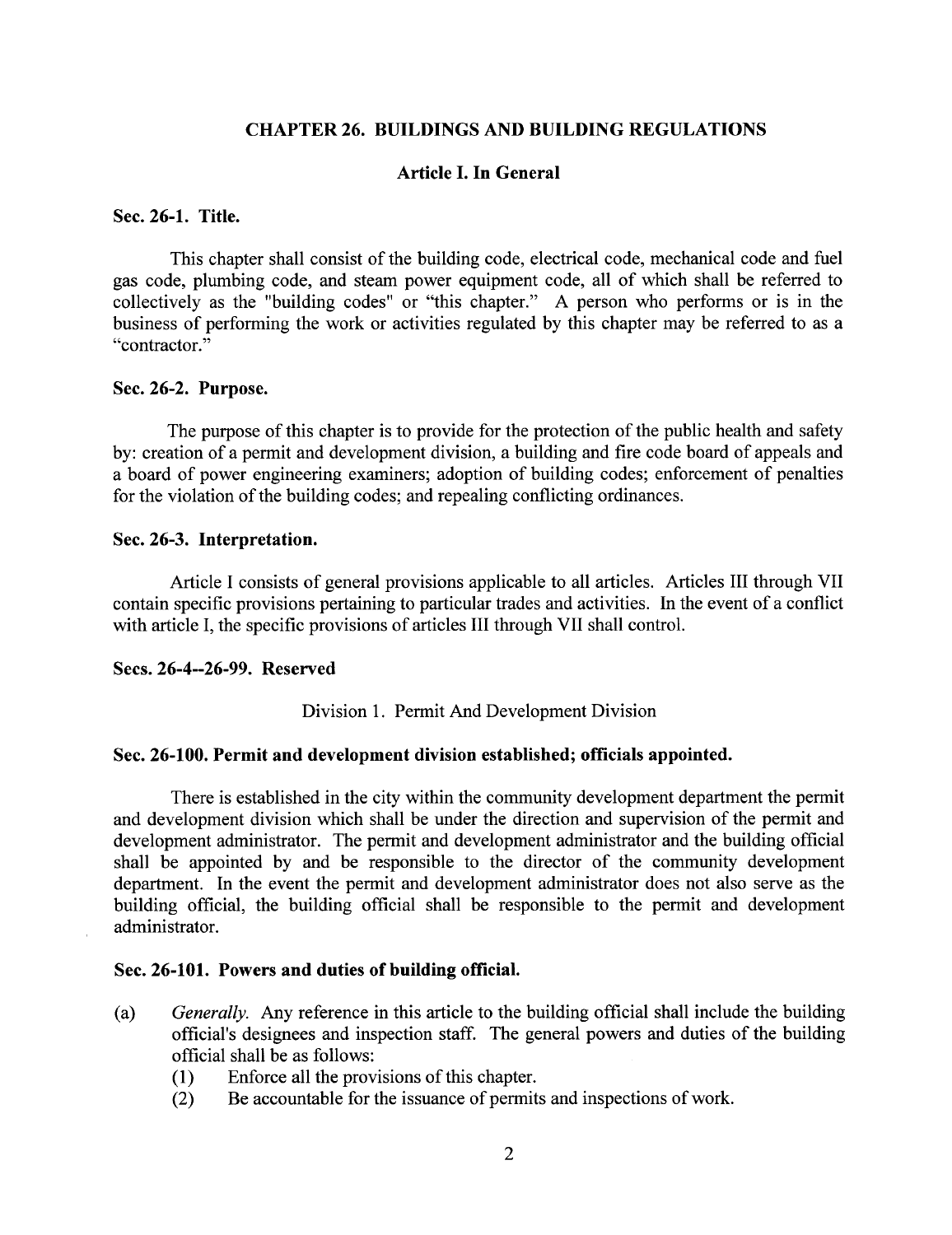- (3) Serve as city staff and advisor to the building and fire code board of appeals and to the board of power engineer examiners.
- (4) Render interpretations of the building codes and adopt and enforce rules and regulations supplemental to such codes as the building official may deem necessary in order to clarify the application of the provisions of such codes. Such interpretations, rules and regulations shall be in conformity with the intent and purpose of the applicable code.
- (5) Determine value or valuation under any of the provisions of the building codes.
- (6) Appoint staff members and delegate duties to those staff members.
- $(b)$  Reports and records. The building official shall
	- (1) Provide the director of community development and the city manager, not less than once per year a summary of the building official's recommendations as to desirable amendments to the building codes.
	- (2) Keep a permanent, accurate account of all fees and other monies collected and received under the codes assigned to the building official for enforcement, the names of the persons upon whose account the fees were paid, the date and amount thereof, together with the location of the building or premises to which they relate.
	- (3) Keep a record of the issuance of permits, inspections made, and other official work performed in accordance with this chapter.
	- (4) Keep records of building and fire code board of appeals meetings, hearings, rulings, and other matters performed in accordance with this chapter.
	- (5) Keep records of board of power engineer examiners meetings, hearings, rulings, and other matters performed in accordance with this chapter.
- (c) Specific powers<br>(1) Whenev
	- Whenever any condition exists that is in violation of the codes or creates a danger to health and safety, the building official may until further notice:
		- a. Order any work stopped.
		- b. Order changes to any work to correct an unsafe or ilegal condition.
		- c. Order discontinuation of any utilities supplying the premises.
		- d. Order vacation of any premises.

The building official shall give notice of such action to individuals in control of the premises, and may prescribe a period of time to comply with such notice based on the urgency of the situation.

(2) Whenever necessary to make an inspection to enforce any of the provisions of the building codes or whenever the building official has reasonable cause to believe that there exists in any building or upon any premises any condition or code violation which makes such building or premises unsafe, dangerous or hazardous, the building official may enter such building or premises at all reasonable times to inspect the building or premises or to perform any duty imposed upon the building official by the building code. However, if such building or premises is occupied, the building official shall first present proper credentials and request entry. If such entry is refused, the building official shall have recourse to every remedy provided by law to secure entry. When the building official shall have first obtained a proper inspection warrant or other remedy provided by law to secure entry, no owner or occupant or any other persons having charge, care or control of any building or premises shall fail or neglect, after proper request is made as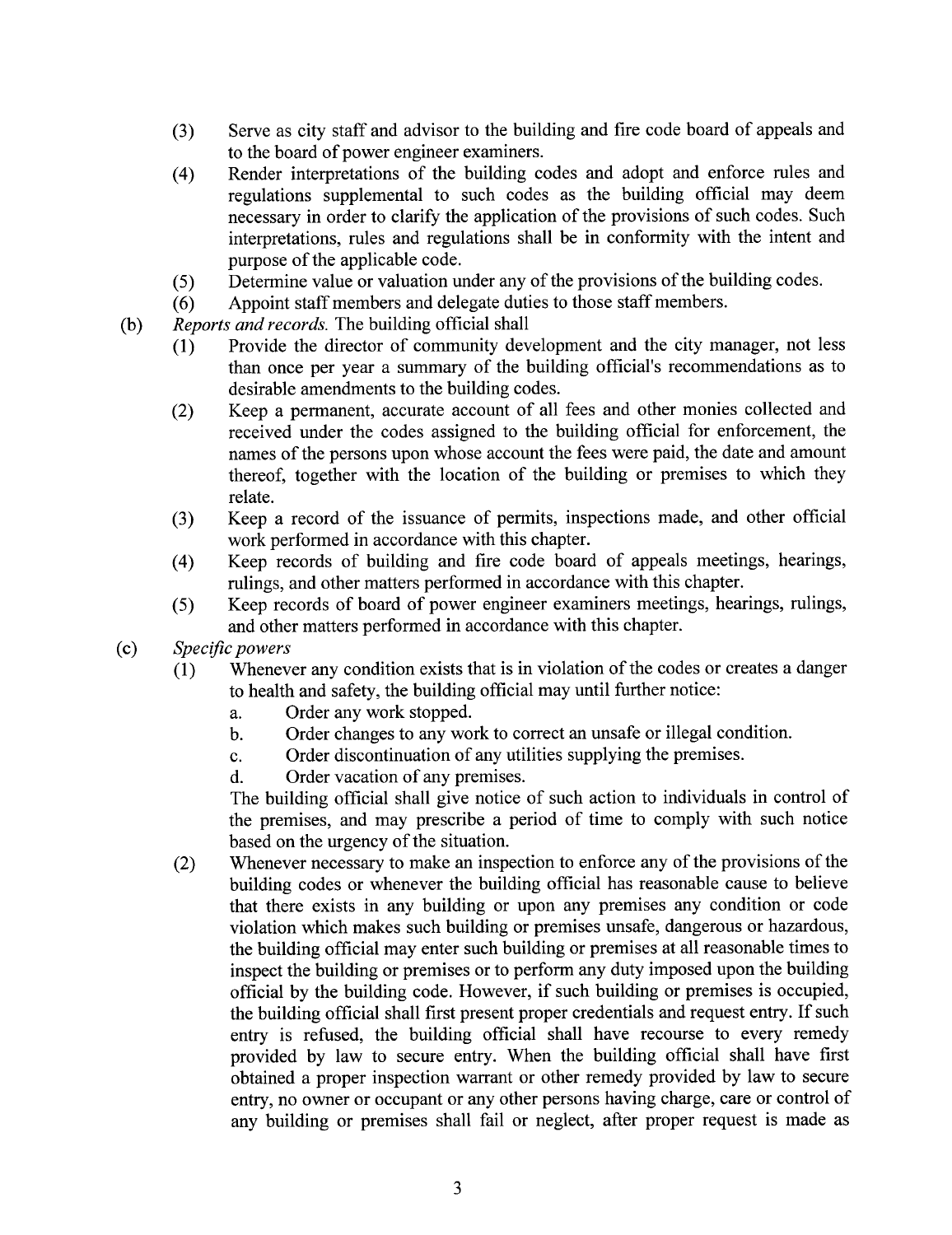provided in this subsection, to promptly permit entry therein by the building official for the purpose of inspection and examination pursuant to the such codes.

- (3) The building official shall have the authority to remove or cause the removal of covering, finishes, or other obstruction which may prevent the proper inspection of work or equipment.
- (d) Emergencies and public nuisances.
	- (1) Whenever the building official finds a public nuisance exists which requires immediate action to protect the public health and safety, such official may issue an order reciting its existence and requiring that action be taken as such official deems necessary. The action required by such official shall depend upon the nature of the nuisance, the danger to the public that the nuisance presents, the condition and deterioration of the premises, the potential for rehabilitation of any structure involved and the time reasonably necessary to take the required action. If the owner does not comply with the order within the time specified in such order, such official may authorize the taking of the action specified in the order. Any costs incurred may be assessed against the property.
	- (2) Notice of the order shall be given to all owners, tenants, and other persons holding a property interest in the premises who are reasonably known to such officiaL. Notice shall be given by that method which is reasonably calculated to inform each recipient within the shortest practicable period of time, considering the nature of the emergency and any difficulties in notifying the owners. If an owner or other person holding a property interest in the premises cannot be found, an affidavit shall be completed by the person attempting to locate such person, describing the efforts made, and held on fie.
- (e) Cooperation of other officials and officers. The building official may request and shall receive so far as is required, in the discharge of the building official's duties, the assistance and cooperation of other officials of this jurisdiction.
- (f) Confict of Interest. Neither the building official nor any of the inspectors shall engage in any work for hire regulated by that individual, either directly or indirectly, nor shall the official or any of the inspectors have any financial interest in any firm engaged in such trade or business in the city at any time while employed by the city.
- (g) Liability.<br>(1) N
	- Neither the city nor any employee is liable for damages to a person or property as a result of any act or failure to act in the enforcement of the building codes, unless the act of enforcement constitutes false arest.
	- (2) The building codes shall not be construed to relieve from or lessen the responsibility of any person owning, operating or controlling any equipment or structure regulated by such codes for damage to a person or property caused by its defects, nor shall the city or any city employee be held as assuming any such liability because of the inspections authorized by such codes or any approvals issued under such codes.

## Sees. 26-102--26-119. Reserved.

Division 2. Building and Fire Code Board of Appeals

## Sec. 26-120. Building and fire code board of appeals created; authority.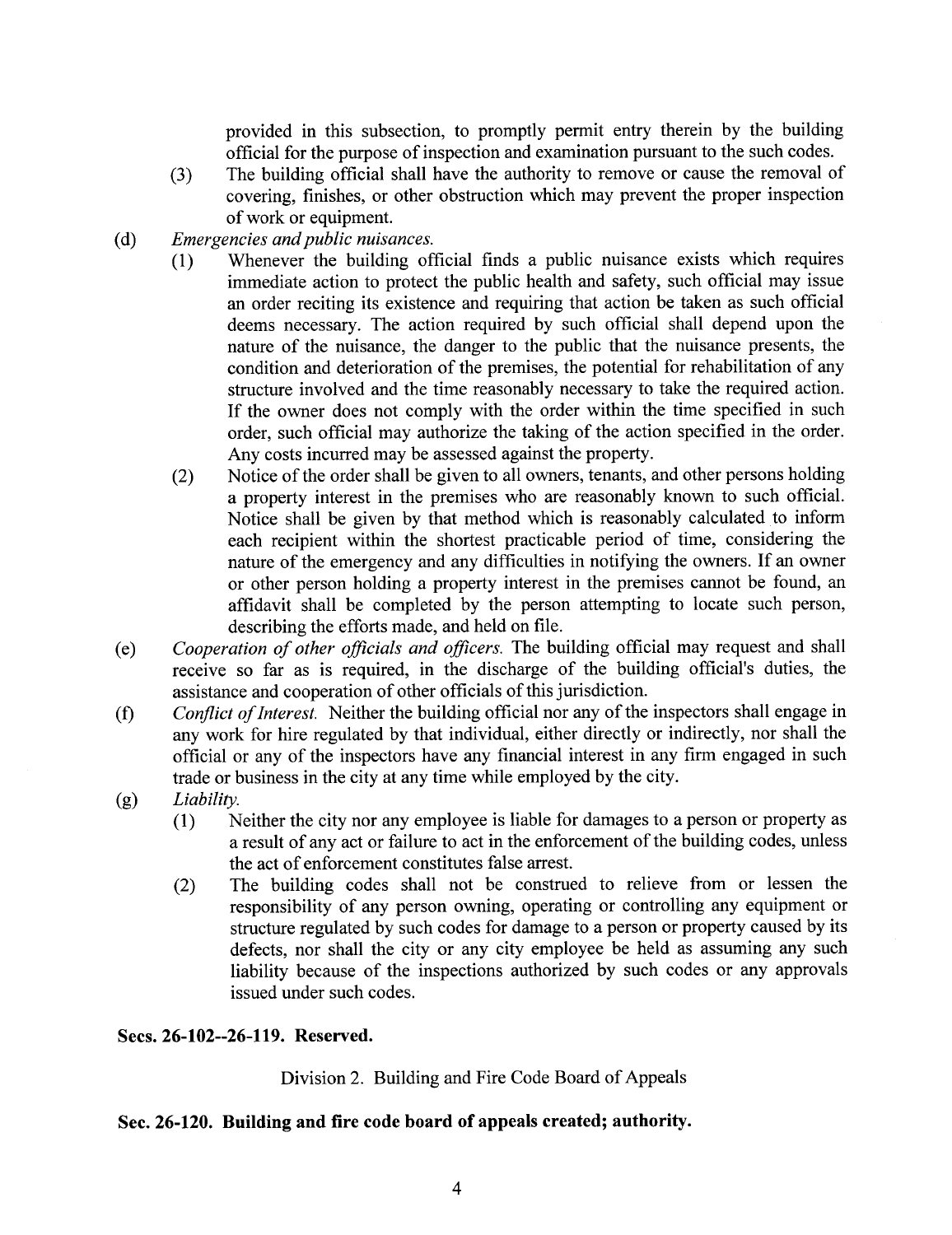There is created a building and fire code board of appeals with authority to:

- (1) Review the building, electrical, mechanical and fuel gas, plumbing, and fire codes periodically and make recommendations thereto to the city counciL.
- (2) Act as a board of appeals to hear grievances arising from a decision of the building official or fire chief and to provide for reasonable interpretations consistent with the provisions of the building, electrical, mechanical and fuel gas, plumbing and fire codes. Any person may upon written request appeal a previous decision of the building official or fire chief in the enforcement of such codes to the board for consideration.
- (3) Determine the suitability of alternate materials and types of construction to those otherwise allowed by the building codes and to provide reasonable interpretations of the provisions of such article.
- the building or structure more hazardous, based on life safety, fire safety and Waive building code requirements that, in the opinion of the Board, do not render sanitation, than the code requires.
- (5) The board shall not have authority over administrative matters or matters covered by the board of power engineer examiners.

# Sec. 26-121. Terms; composition.

- (a) The building and fire code board of appeals shall consist of 17 members. Fifteen of the members shall be appointed for terms of three years, provided however that the terms of five of the initial appointed members shall be for one year, and the terms of five of the initial appointed members shall be for two years. All appointed terms shall expire on April 1st.
- (b) The appointed members of the building and fire code board of appeals shall consist of the following persons having a minimum of five years of experience in the required field:
	-
	- (1) One Iowa registered architect.<br>(2) One Iowa registered profession (2) One Iowa registered professional engineer (structural or construction).<br>
	(3) One Iowa registered professional engineer (mechanical).
	- (3) One Iowa registered professional engineer (mechanical).<br>
	(4) One Iowa registered professional engineer (electrical).
	-
	- (4) One Iowa registered professional engineer (electrical).<br>
	(5) One general contractor experienced in residential cons
	- (5) One general contractor experienced in residential construction.<br>
	(6) One general contractor experienced in commercial construction
	- (6) One general contractor experienced in commercial construction.<br>(7) Two electricians who hold an active master electrician certifical Two electricians who hold an active master electrician certificate of competency or license issued by the city or by the state of Iowa and are in responsible charge of the electrical installation operation of a licensed electrical contracting firm.
	- (8) One plumber who holds an active master plumber certificate of competency or license issued by the state of Iowa and is in responsible charge of the plumbing installation operation of a licensed plumbing contracting firm.
	- (9) One plumber who holds an active joureyman plumber certificate of competency or license issued by the state of Iowa.
	- (10) Two mechanical contractors who hold an active class A, B, C or D mechanical contractor license issued by the city or who hold a master's mechanical license issued by the state of Iowa.
	- (11) One licensed attorney.<br>(12) One person shall be
	- (12) One person shall be a qualified engineer, architect, technologist, technician or safety professional trained in fire protection engineering, fire science or fire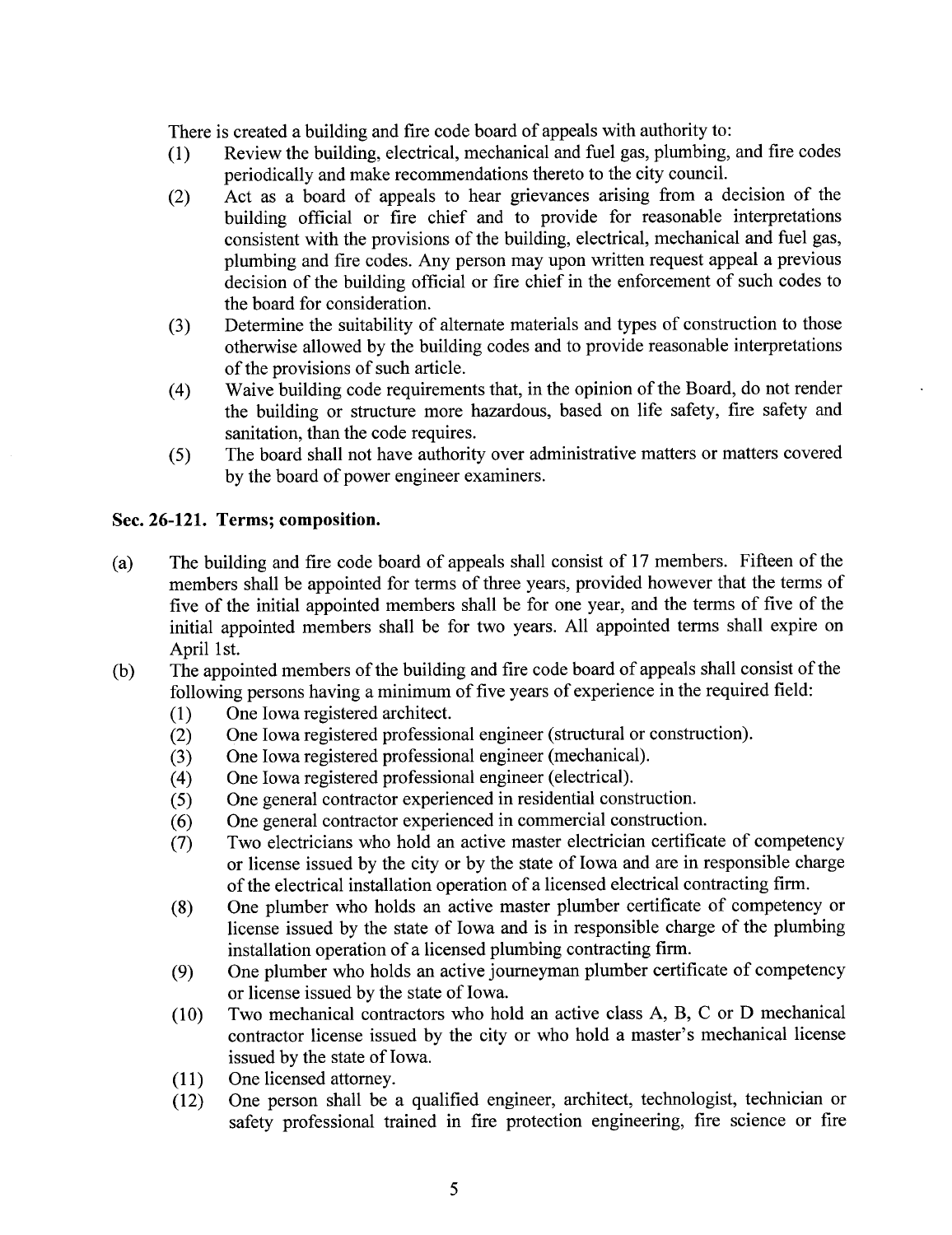technology, including but not limited to fire protection contractors and certified technicians engaged in fire protection system design.

- (13) One person with experience in historic preservation.
- (c) The building official and fire marshal shall serve as ex officio members of the board.<br>
(d) Any member of the board may be removed by the city council for malfeasance in or
- Any member of the board may be removed by the city council for malfeasance in office, incapacity, or neglect of duty.

# Sec. 26-122. Hearings.

- (a) Any person affected by a decision of the building official, fire chief or their designees, may request and shall be granted a hearing before the building and fire code board of appeals on the decision, provided that the person shall file in the permit and development center a written petition requesting a hearing and setting forth a brief statement of the grounds within 15 days after receiving notice of the decision. Upon receipt of the petition, the permit and development center shall set a time and place for the hearing and shall give the petitioner written notice thereof at least three days before the hearing, unless such notice requirement is waived in writing by the petitioner. The hearing shall be commenced not later than thirty days after the day on which the petition was fied, unless for good cause shown the building official grants a postponement in writing.<br>At the hearing the petitioner shall be given an opportunity to be heard to show why the
- (b) At the hearing the petitioner shall be given an opportunity to be heard to show why the decision of the building official, fire chief or their designees should be modified or withdrawn. The building official or fire chief shall have the opportunity to be heard to show why their decision should be affirmed.

# Sec. 26-123. Decisions.

- (a) After the hearing as provided in section 26-122, the building and fire code board of appeals shall affirm, modify or withdraw the decision of the building official, fire chief or their designees. The decision of the board is the final administrative decision.
- (b) The proceedings at any hearing before the board, including the findings and decision of the building official or fire chief, if applicable, shall be summarized, reduced to writing, and entered as a matter of public record in the permit and development center. This record shall include a copy of every notice or order issued in connection with the matter.

# Sec. 26-124. Meetings; rules of procedure.

- (a) The building and fire code board of appeals shall hold regular meetings as necessary to hear appeals or conduct other business. Special meetings may be called at any time by the chair of the board, the building official, the fire chief or upon the written request of two members of the board to the chair and the building official or fire chief.
- (b) The building and fire code board of appeals shall adopt reasonable rules and regulations for conducting its meetings.
- (c) The city council shall provide suitable rooms in which the board shall hold its meetings and shall provide for the necessary expenses incurred by the board.

# Sec. 26-125. Legal counseL.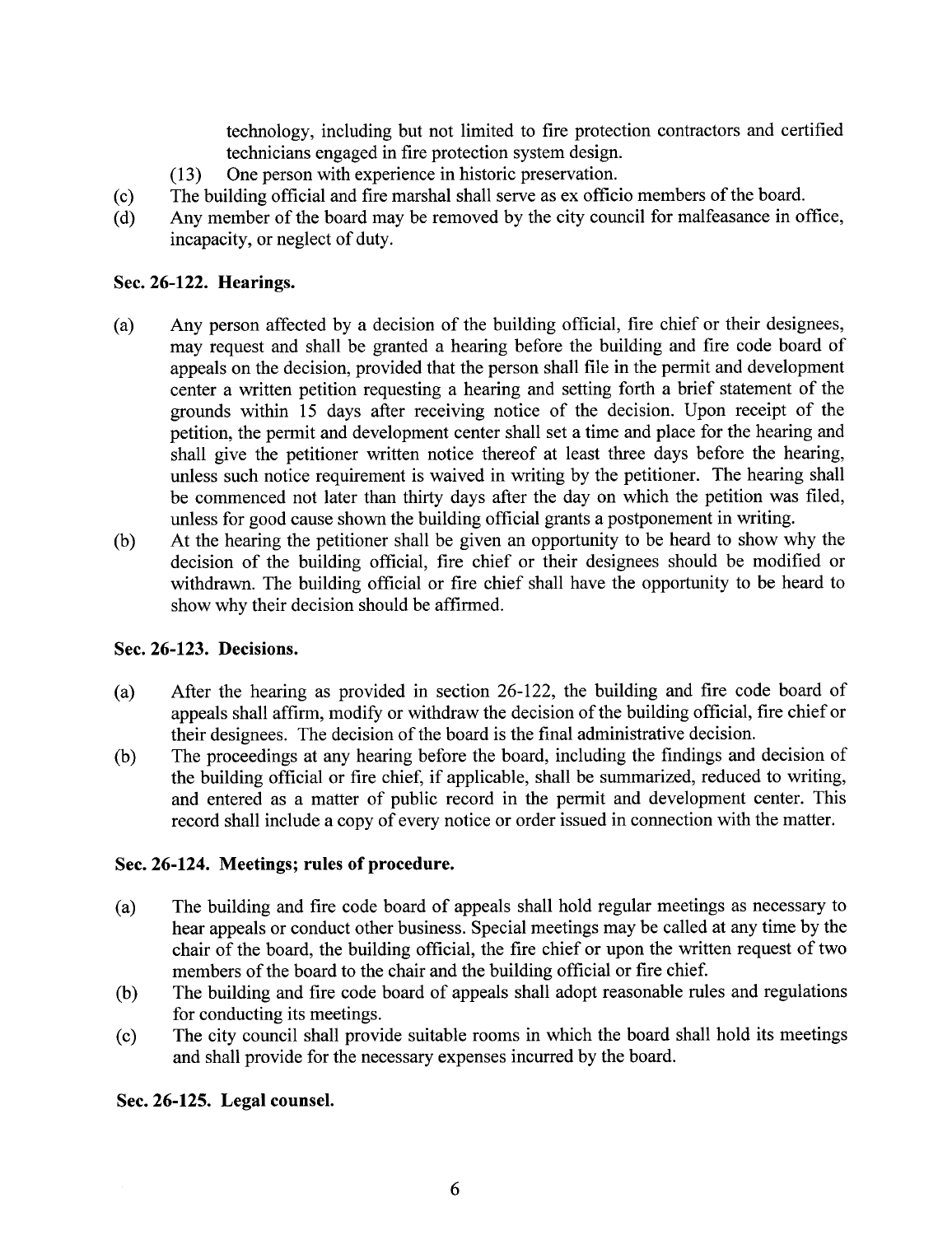The building and fire code board of appeals shall have the right to legal counsel from the city attorney.

# Sees. 26-126--26-134.

Division 3. Permits and Fees

Part 1. General

# Sec. 26-135. Permits required.

No person shall perform any work for which a permit is required under this chapter without first securing a permit from the building official. A separate permit shall be obtained for each building, individual address and each trade discipline unless otherwise indicated.

# Sec. 26-136. Issuance of permits.

- (a) Except as otherwise provided, a contractor as defined in Sections 26-230 and 26-250 shall sign all applications for electrical, mechanical and plumbing permits. The building official shall issue electrical, mechanical and plumbing permits in the name of the contractor and the contractor's business, if any. If a contractor becomes associated with a new firm or corporation, immediate notice must be given by fiing the name of such firm or corporation with the office of the building official.
- (b) In cases in which an owner-occupant of a single family dwellng desires to conduct work on electrical, mechanical, or plumbing systems in the owner-occupant's single family dwelling the owner-occupant may appear before the respective discipline inspector to demonstrate that he or she is competent to do the specific work to be accomplished, and after successful demonstration of competence as determined by the inspector, may obtain the permit(s) by paying the proper fee. For purposes of this section a single family dwelling unit shall mean a detached residence designed for or occupied by one family only which is the primary residence of the owner-occupant with record of homestead and qualifies for the homestead tax exemption. No refrigeration work requiring the recovery or charging of such systems shall be conducted by those individuals not having the required certification in accordance with CFC federal regulations.
- (c) A person seeking a permit to construct a swimming pool, spa or water recreational facility, or any addition, remodeling or other alteration thereto shall make application to the office of the building official for such permit. The plans and specifications and plot plan, as well as other pertinent explanatory data, shall be submitted with each application.
- (d) A person seeking to erect, alter, relocate or maintain any sign or sign structure, as defined in section 26-360, shall make application to the zoning enforcement officer for a permit to conduct such work.
- (e) No permit shall be issued to any person who has fees outstanding as required by this aricle or any other laws or city ordinances.

## Sec. 26-137. Permit transferabilty; permit restrictions.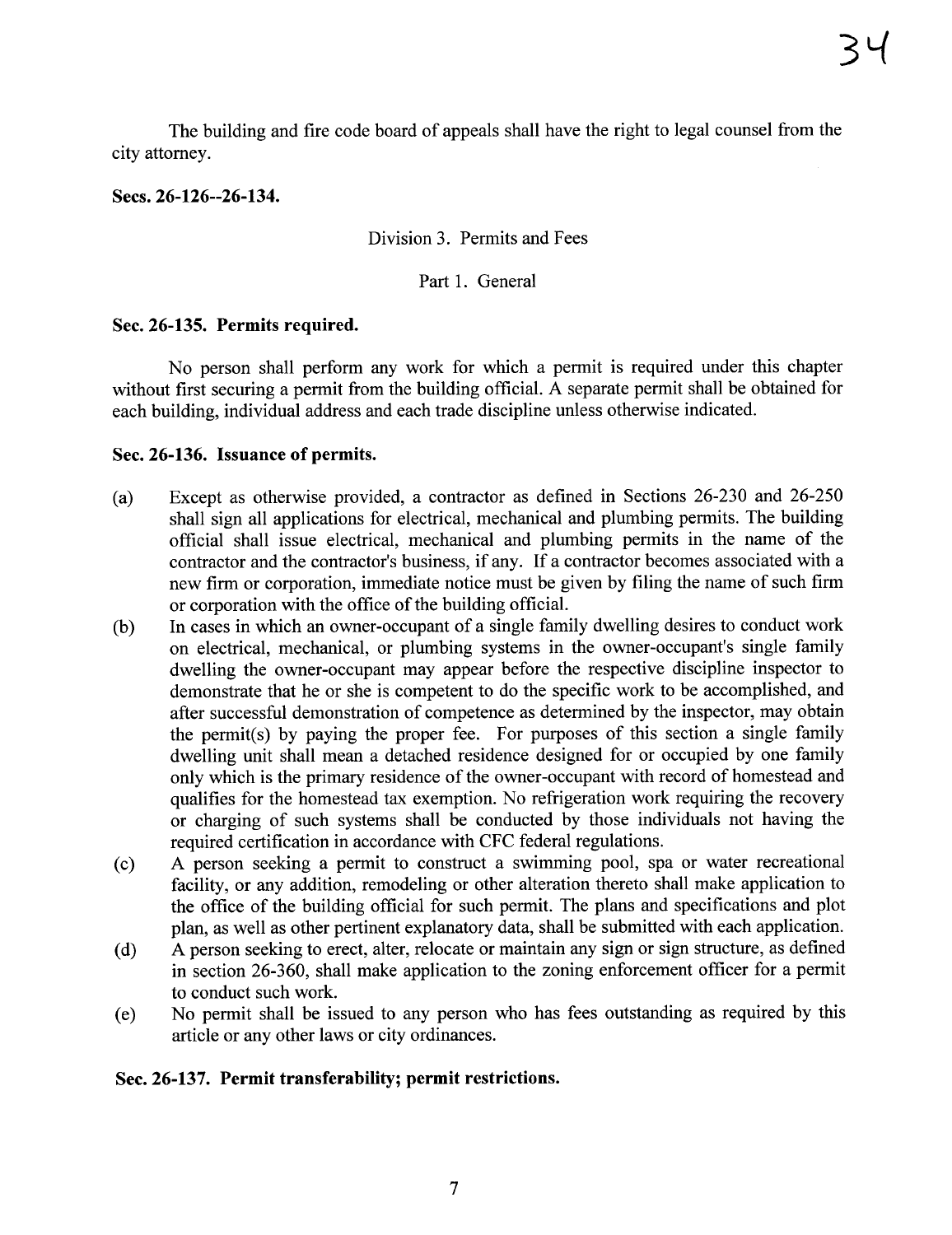- (a) Permits issued pursuant to this chapter are not transferable. Either the person or contractor securing the permit or another qualified employee from the same firm or
- business as the contractor shall perform the work.<br>A contractor shall secure permits only for themselves and their firm or business. When a (b) A contractor shall secure permits only for themselves and their firm or business. When a contractor has secured a permit, only the employees of that contractor or that contractor's firm or business shall perform the work for which the permit was obtained. For purposes of this section, an employee shall be one employed by the contractor for a wage or salary. A contractor may be required by the building official to show positive evidence as to the employee status of workers on the job. The evidence shall be in the form of payroll and time records, cancelled checks, or other documents. The contractor may also be required to show the agreement or contract pertaining to the work being questioned as evidence that he or she is, in fact, the actual contractor for the work. Failure or refusal by the contractor to make available such employee or contractual records within 24 hours of demand shall be grounds for immediate revocation of any permit for the work in question.

# Sec. 26-138. Permit fees.

- (a) There shall be paid to the community development department for the issuance of each permit, fees in the amounts set in the schedule of fees adopted by the city council by resolution. Permit fees shall include but not be limited to fees for plumbing permits, mechanical permits, electrical permits, building permits, certificates of occupancy, plan reviews, demolition permits, energy reviews, handicap reviews, reinspections, signs &
- billboards, and fees for failure to obtain permits before starting work.<br>The determination of value or valuation under any of the provisions of the building codes (b) The determination of value or valuation under any of the provisions of the building codes shall be made by the building officiaL. The valuation to be used in computing the permit and plan-check fees shall be the total value of all construction work for which the permit is issued, as well as all finish work, painting, roofing, electrical, plumbing, heating, air conditioning, elevators, fire extinguishing systems and any other permanent work or permanent equipment.<br>If a permit is issued for a specific amount of work and, upon inspection, it is determined
- (c) If a permit is issued for a specific amount of work and, upon inspection, it is determined that more work was performed than was authorized by the permit, the permittee shall amend the permit or obtain another permit to include all additional work and shall pay any fees pursuant to paragraph (a) for the new or amended permit.
- (d) If an inspection is requested and performed and the building offcial determines that the work was not ready, the inspection fails two or more times, or the permit card was not available for sign-off, a re-inspection fee may be charged at the discretion of the building official in the amounts set in the schedule of fees adopted by the city council by
- resolution.<br>In addition to other fees required in this section, a fee shall be paid to the building official for the review of plans and inspection of construction for compliance with the thermal<br>for the review of plans and inspection of construction for compliance with the thermal efficiency standards of Chapter 303 of the Iowa State Building Code. The amount of such fee is set in the Schedule of Fees adopted by the city council by resolution.<br>In addition to other fees required in this section, a fee shall be paid to the building official
- for review of documents (plans, specifications and related documentation) for compliance with the accessibility provisions of Chapter 11 of the IBC for the City of Des Moines and Chapter 302 of the Iowa State Building Code. The amount of such fee is set in the Schedule of Fees adopted by the city council by resolution.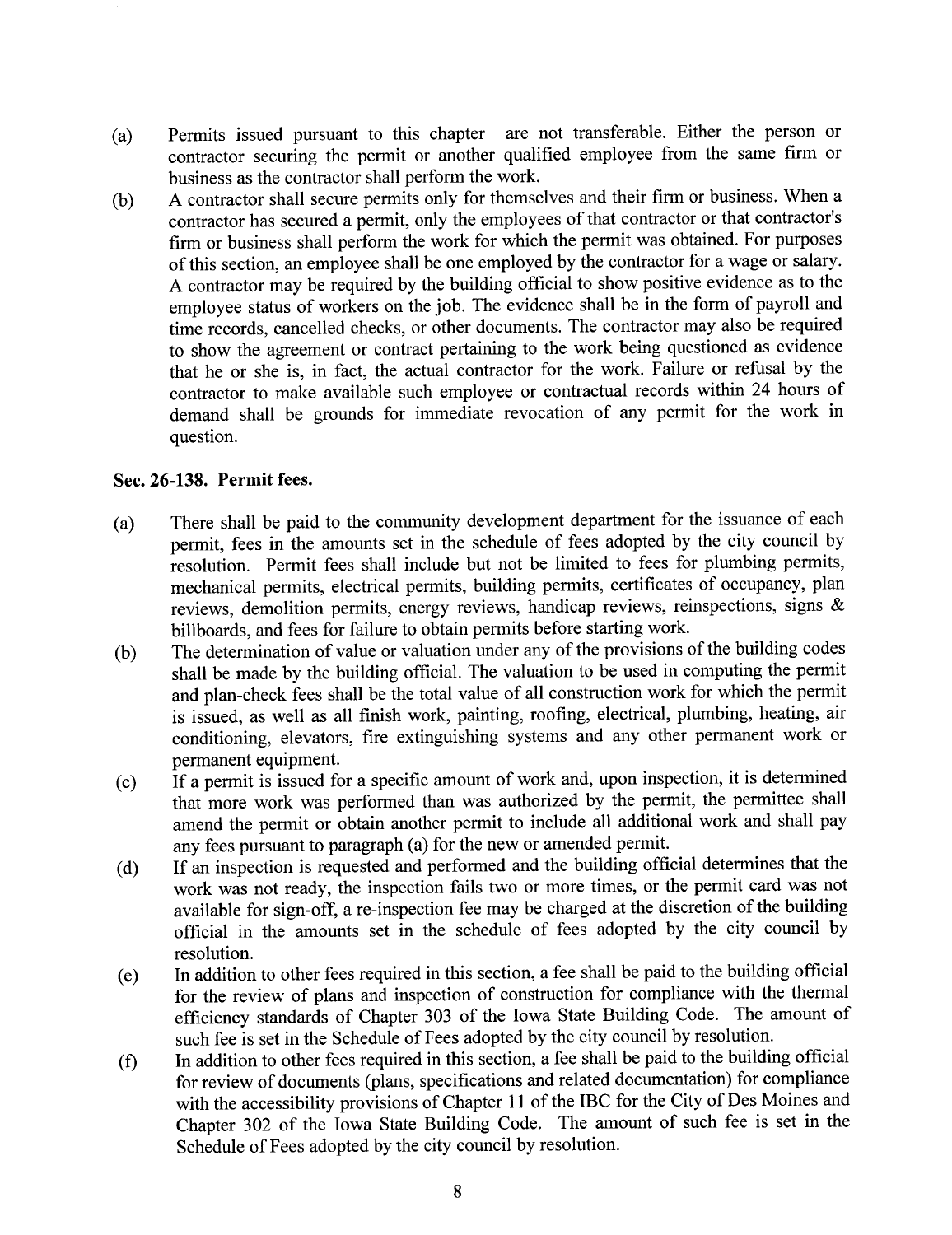- (g)  $Plan-checking fees$ . Plan-checking fees shall be as follows:<br>(1) When a plan is required to be submitted a plan-che
	- When a plan is required to be submitted a plan-checking fee in the amount set in the Schedule of Fees adopted by the City Council by resolution shall be paid to the building official at the time of submitting plans and specifications for checking. Exception: The plan-check fee for buildings of one and two family dwelling occupancies and accessory structures for compliance with the International Residential Code may be waived by the building official when the plans do not involve unusual or complex engineering design features.
	- (2) Where plans are incomplete or changed so as to require additional plan checking, an additional plan-check fee shall be charged at the rate set in the Schedule of Fees adopted by the city council by resolution.
	- (3) Applications for which no permit is issued within 180 days following the date of application shall expire by limitation, and plans submitted for checking may thereafter be returned to the applicant or destroyed by the building officiaL. The building official may extend the time for action by the applicant for a period not exceeding 180 days upon written request by the applicant showing that circumstances beyond the control of the applicant have prevented action from being taken. In order to renew action on an application after expiration, the applicant shall resubmit plans and pay a new plan-check fee.
- (h) No permit shall be issued to any person or firm that owes the city any outstanding fees or fines.

## Sec. 26-139. Fee for failure to obtain permit before starting work.

Except in emergency situations, as determined by the building official, if work for which a permit is required by the building codes is stared or continued by any person before obtaining a required permit, the regular total fees as specified in this aricle for such work may be doubled. The payment of such double fee shall not relieve any person from fully complying with the requirements of the building codes in the execution of the work nor from any other penalties prescribed in this chapter. However, no double fee shall be imposed upon any person who starts work without a permit if:

- (1) Work is stared on Saturday, Sunday, or holiday, or during any other day when the office of the building official is not normally open for business; and
- (2) Such person secures the proper permit on the next working day of the community development department; and
- (3) No plan review is required prior to issuance of the permit.

## Sec. 26-140. Collection of fees; refunds.

- (a) All fees due the city for examinations, licenses, certificates and permits pursuant to this article shall be collected in the office of the building official and paid thereafter to the city treasurer.
- (b) Fee refunds. Fees may be refunded as follows:<br>(1) The building official may authorize to
	- The building official may authorize the refunding of any fee paid under this section which was erroneously paid or collected.
	- (2) The building official may authorize the refunding of not more than 80 percent of the permit fee paid when no work has been done under a permit issued in accordance with the building code.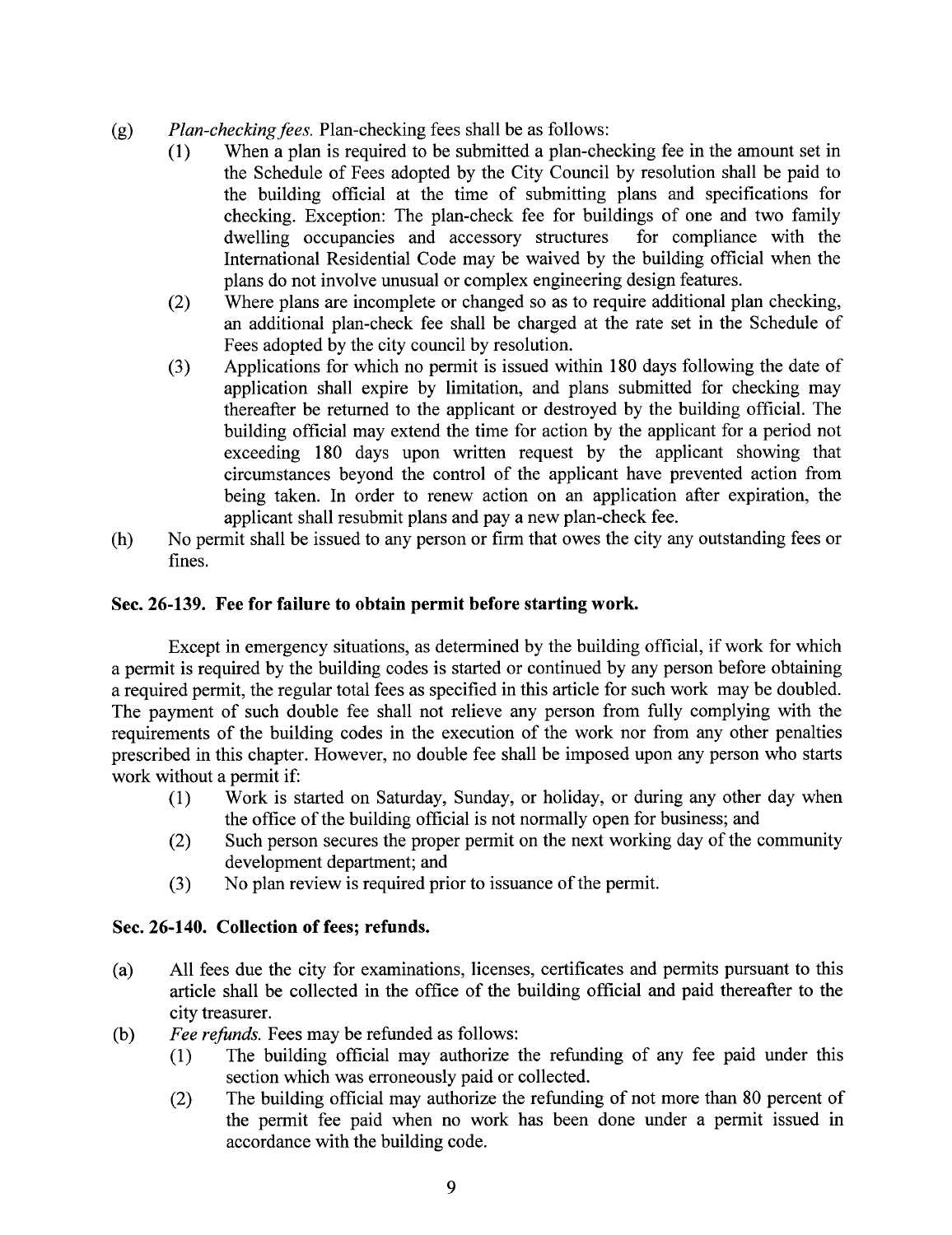(3) The building official may authorize the refunding of not more than 80 percent of the plan review fee paid when an application for a permit for which a plan review fee has been paid is withdrawn or cancelled before any plan reviewing is done.

The building official shall not authorize the refunding of any fee paid except upon written application fied by the original permittee not later than 180 days after the date of fee payment.

# Sec. 26-141. Exemption from fees.

- (a) Persons performing work on government owned public properties for the federal, state or county governments may obtain permits for that work without paying the permit fees described in this section, provided that nothing in this section shall be construed to exempt payment of permit fees by persons working under the direction of the city in connection with the abatement of any public nuisance on private propert, pursuant to city ordinance or state law.
- (b) Waiver of permit fees by city council. The city council upon receipt of timely application may by resolution waive payment of permit fees required in this chapter to persons who develop a project within the Metro Center Urban Renewal Project Area which wil receive assistance from the city, from Polk County or from the state of Iowa under Iowa Code, Chapter 15F, Vision Iowa Program.

# Sec. 26-142. Revocation, expiration and extension of permit.

- (a) Any permit required by this chapter may be revoked by the building official upon the violation of any section of this aricle. In addition to the revocation of a permit a person may be guilty of a misdemeanor punishable by fine or imprisonment as provided by section 1-15 of the city Code, or may be guilty of a municipal infraction punishable by a civil penalty as provided by section 1-15 of the city Code.
- (b) A wilfully false statement in an application for a permit shall be suffcient cause for revocation.
- (c) Every permit, except a demolition permit, issued by the building official under the provision of the building codes shall expire under anyone of the following conditions:
	- $(1)$  Fainure to begin work authorized with Failure to begin work authorized within 180 days after issuance of the permit.
	- (2) Suspension or abandonment of work for 120 days after commencement of the work. Time of occurrence of suspension or abandonment of work shall be computed from the date of the most recent inspection since which no progress has been made.
	- (3) Failure to complete work on a structure designed for residential uses within one year after issuance of a permit.
	- (4) Failure to complete work on a structure designed for commercial or industrial uses within two years after issuance of a permit. For permits with a valuation exceeding \$10,000,000.00 work shall be completed within three years after issuance of a permit.
- (d) Any permitee holding an unexpired permit may apply for an extension of the time within which the permitee may commence or continue work. The building official may give such extension of time at the building official's discretion as follows:
	- (1) For structures designed for residential uses, two extensions, each extension not exceeding 90 days.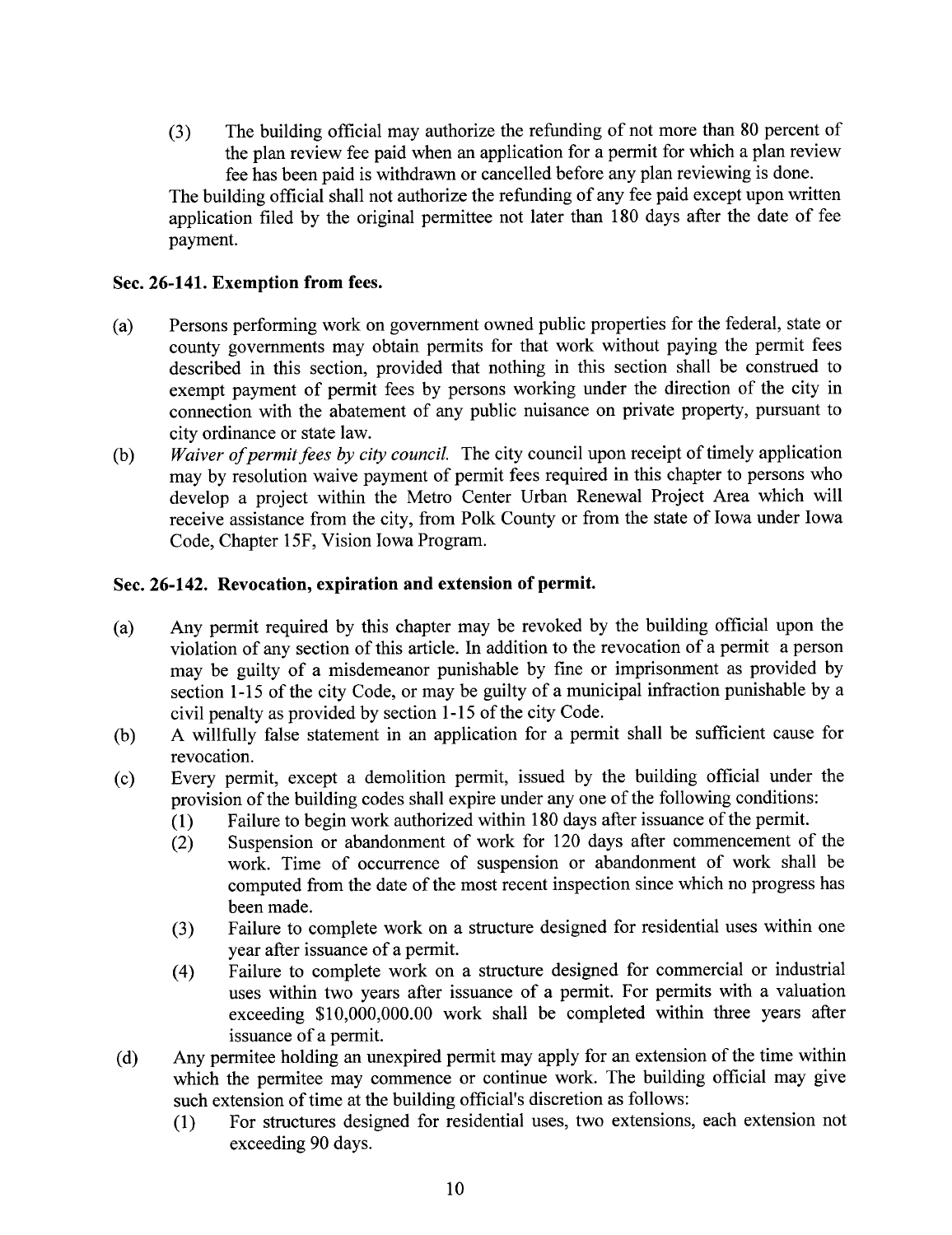- (2) For structures designed for residential/ commercial uses, three extensions, each extension not exceeding 90 days.
- (3) For structures designed for commercial or industrial uses, three extensions, each extension not exceeding 180 days.
- (4) In all cases, when a renewal is granted the structure for which the permit is required shall comply with code requirements in effect at the time the permit is renewed.
- (e) Any of the extensions in subsection (d) of this section may be further extended by action of the city counciL. An expired permit may not be reissued without a permit fee except by resolution of the city counciL.

# Sec. 26-143. Validity of Permit.

- (a) The issuance or granting of a permit or approval of plans and specifications shall not be construed to be a permit for or an approval of any violation of any of the provisions of the building codes. No permit presuming to give authority to violate or cancel the provisions of the building codes shall be valid, except insofar as the work or use which it authorizes is lawfuL.
- (b) The issuance of a permit based upon plans and specifications shall not prevent the building official from thereafter requiring the correction of errors in such plans and specifications or from preventing construction being carried on when in violation of the building codes or of any other ordinance.

# Secs. 26-144-26-149. Reserved.

## Part 2. Reserved

# Part 3. Building

## Sec. 26-150. Building permit required.

- (a) Building permits are required as identified in IBC chapter 1, par 2; IRC chapter 1, part 2; and IEBC Chapter 1, part 2.
- (b) A fee for each building permit shall be paid to the building official in the amount set in the Schedule of Fees adopted by the city council by resolution. The fee for a permit to construct only a foundation for a future building shall be 150 percent of the fee specified in the Schedule of Fees, with the value of the foundation for such purpose being ten percent of the total valuation of the future building and foundation.

## Sec. 26-151. Building permit exemptions.

- (a) A building permit shall not be required for the following:<br>(1) One-story detached accessory buildings used as to
	- (1) One-story detached accessory buildings used as tool or storage sheds, playhouses, pet shelters, and similar uses constructed in accordance with the International Residential Code, provided the projected roof area does not exceed 120 square feet in area and complies with all applicable zoning requirements. Such building must be located at least two feet from any property line and three feet from any dwelling.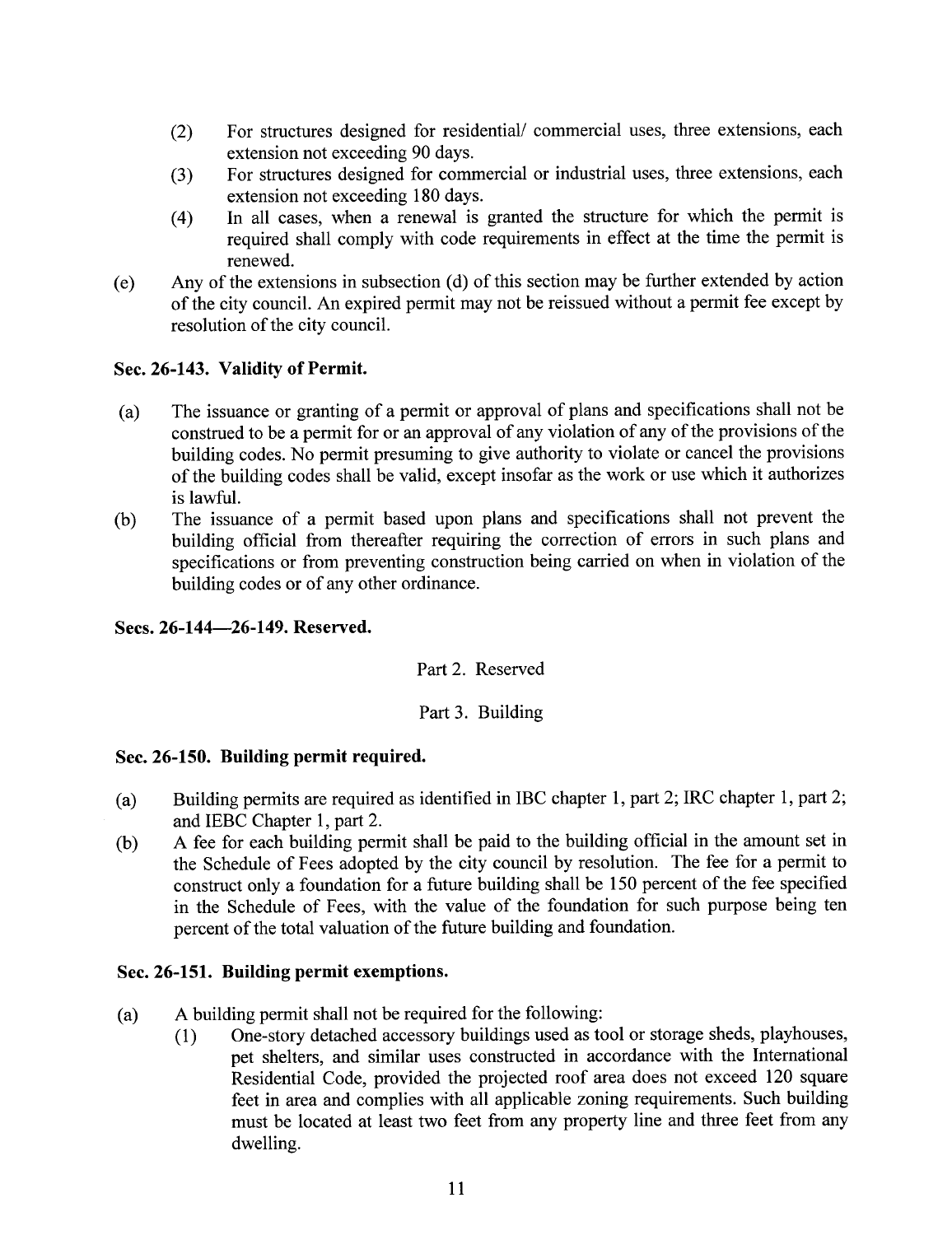- (2) Chain link or wire fences four feet or less in height and all other fences three feet or less in height.
- (3) Movable cases, counters, and partitions not over five feet high.<br>
(4) Playground equipment.
- 
- (4) Playground equipment.<br>(5) Retaining walls, which Retaining walls, which are not over four feet in height, measured from the bottom of the footing to the top of the wall, unless supporting a surcharge or impounding flammable liquids.
- (6) Water tanks supported directly upon grade if the capacity does not exceed 5,000 gallons and the ratio of height to diameter or width does not exceed two to one.
- (7) Platforms, walks, and driveways not more than 30 inches above grade and not over any basement or story below.
- (8) Painting, papering, and similar finish work.<br>(9) Temporary motion picture, television and the
- (9) Temporary motion picture, television and theater stage sets and scenery.<br>(10) Window awnings supported by an exterior wall of one and two family
- Window awnings supported by an exterior wall of one and two family dwellings and accessory structures to one and two family dwellings when projecting not more than 54 inches.
- (11) Minor maintenance and repair work that is deemed by the building official not to affect structural strength, safety, fire resistance, or sanitation, provided that no such work shall be performed in a maner contrary to any provisions of the building code or any other laws.
- (b) Unless otherwise exempted, separate plumbing, electrical and mechanical permits wil be required when appropriate for the exempted items in subsection (a) of this section.
- (c) Exemption from the permit requirements of this section shall not be deemed to grant authorization for any work to be done in any manner in violation of the provisions of the building code or any other laws or ordinances of this jurisdiction.

# Secs. 26-152-26-159. Reserved.

# Sec.26-160. Sign and bilboards permits required.

- (a) Except as provided in this division, it shall be unlawful for any person to erect, alter, relocate or maintain within the city any sign or sign structure, as defined in section 26- 360, without first obtaining a permit issued by the zoning enforcement officer and making payment of the permit fee provided in this division.
- (b) A sign permit shall not be required for the following:<br>(1) Identification signs, as defined in chapter 134
	- Identification signs, as defined in chapter 134 of the city Code, not exceeding one square foot in area.
	- (2) Memorial signs on buildings, showing only the building's name and date of erection, when such sign is carved into or made an integral part of the exterior of the building or when such sign is constructed of bronze or other metal alloy and securely and permanently attached to such building.
	-
	- (3) A sign that is painted on or attached to an operative self-propelled vehicle.<br>
	(4) Flags bearing only the official design or recognized symbol of a govern Flags bearing only the official design or recognized symbol of a governmental entity, an educational institution, or a company or other organization.
	- (5) Traffc or other municipal signs such as legal notices, railroad crossings, danger and other emergency signs as may be approved by the enforcement authority.
	- (6) For the replacement of the removable display board or other removable display surface of a sign having a stationary framework or structure so designed that a